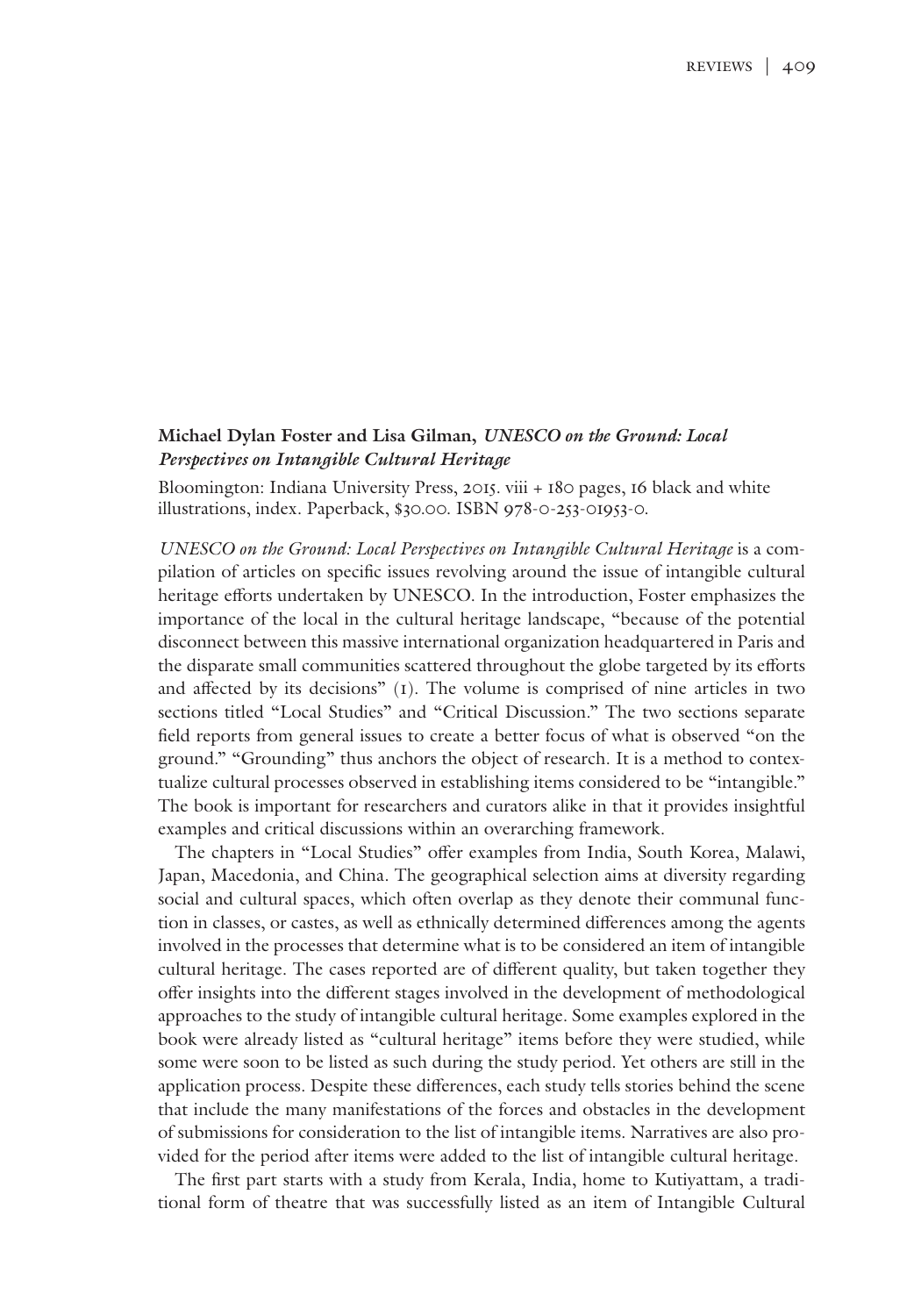Heritage in 2003. The successful inclusion of Kutiyattam resulted in a positive impact on the reputation of performers, their training possibilities, their general income (though not evenly distributed), and a nationwide acknowledgement of the entire genre. The negative outcomes of the process were that its inclusion did not benefit the reputation of UNESCO. In this chapter, the author also describes a concern about watering down artistic essentials in the art of Kutiyattam. She observed the increasing selfishness of some artists who do not feel committed to contributing to the survival of the genre for altruistic reasons alone.

The detailed study of Kutiyattam is followed by a report from Cheju Island that focuses on the Yŏngdŭng rite in the Ch'ilmŏri shrine, a shamanic healing ritual, which was listed by UNESCO as a representative of the intangible cultural heritage of humanity in 2009. The report suggests that there is a strong relationship between inclusion in the UNESCO list and a successful cultural tourism industry. The report lists a number of provisions for tourists that are explicitly connected to rituals on Cheju Island, among them a visit to the Ch'ilmŏri shrine. This "symbolic capital" (46) draws attention in a way that promises benefits to a number of tourist related businesses. The more items are listed the more attractive a destination may become. Cheju Island is a good example of how the "itemization" of cultural practices is deeply embedded and interwoven with the spiritual and material life of their current bearers, but it is also problematic from the perspective of cultural preservation. The distortion of ritual contents due to changes in purpose, place, and especially audiences makes recreating necessary conditions nearly impossible. Though the inclusion was successful, the reputation of shamanic practices in general did not increase. The only impact seems to be increased media attention in times of national festivals.

The following chapter problematizes exactly the impact noted above by reporting on Vimbuza, a healing ritual practiced by the Tumbuka people of northern Malawi, which has been on the UNESCO list since 2008. The Vimbuza is seen as a ritual and a "traditional dance." The author's discursive approach sheds light on many problems, such as conflicts with religious opinions like those found in Christianity, which opposes witchcraft rituals. The author also notes the contradictions within an emerging entertainment industry in relation to public cultural policies regarding the healing dance, which is becoming more exclusive, conducted only for limited audiences. The author, however, mentions that UNESCO keeps such issues in the background. As a result, the contested issues remain mostly unknown to many of the participants who personally doubt the detrimental effect that popularization has on the authenticity of Vimbuza.

The next chapter reports on a New Year Eve's ritual called Toshidon, which is practiced on Shimokoshiki-jima, a small island off the southwest coast of Kyushu. The practice is similar to many rituals in the world, as many religions exploit major events to discipline their children through scaring them with masked figures traveling from house to house appearing as all-knowing beings who scold the children for their wrong doings (81). The author of this report elaborates on the delicate negotiations of the performing community with tourists.

The following chapter about a Macedonian line dance in the mountainous area of Reka is outstanding. The inclusion of this item on the UNESCO list was rejected twice, in 2002 and 2004, due to the nature of the patriotic and nationalistic organizations that applied. In these failed attempts, the applicants excluded portions of the population, such as Muslims and Roma, who in fact contribute to the described